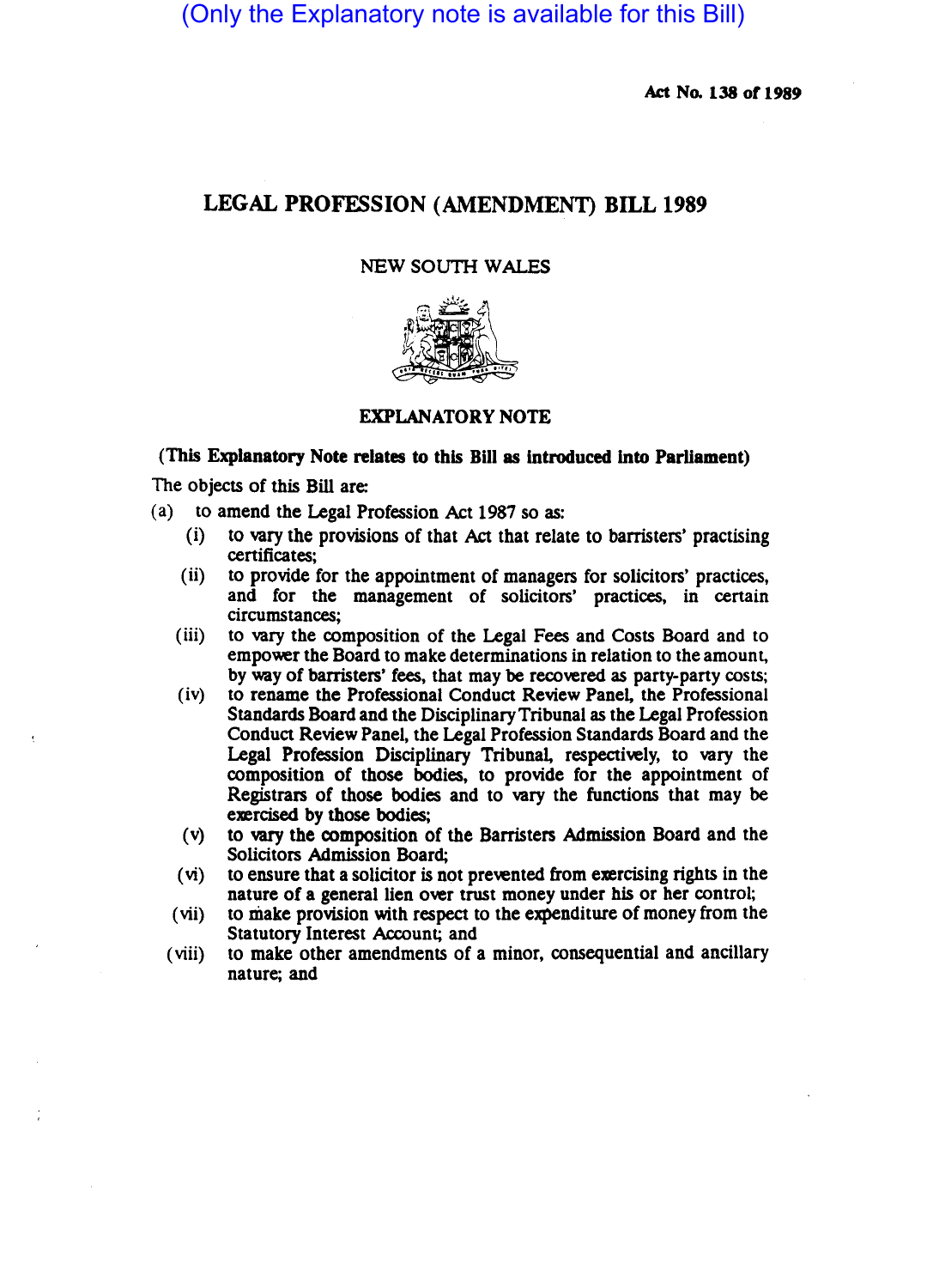(b) to amend the Compensation Court Act 1984. the District Court Act 1973 and the Supreme Court Act 1970 as a consequence of certain amendments to be made to the Legal Profession Act 1987 in relation to costs.

Clause 1 specifies the short title of the proposed Act.

Clause 2 provides for the commencement of the proposed Act (with minor exceptions) on a day or days to be appointed by proclamation. Certain provisions of Schedule 1 (Amendments concerning barristers' practising certificates) and proposed section 3 in its application to those provisions are to be taken to have commenced on 1 July 1988.

Clause 3 is a formal provision that gives effect to the Schedules of amendments to the Legal Profession Act 1987.

Clause 4 is a formal provision that gives effect to the Schedule of amendments to the Compensation Court Act 1984. the District Court Act 1973 and the Supreme Court Act 1970.

#### SCHEDULE 1 - AMENDMENTS CONCERNING BARRISTERS' PRACTISING CERTIFICATES

The amendments made by this Schedule will result in:

- (a) a restatement and clarification, by the substitution of section  $32$ , of the circumstances in which a barrister is entitled to a practising certificate (Schedule  $1$  (3)); and
- (b) the Bar Council being empowered:
	- (i) to refuse to issue a practising certificate to a barrister who is unable to satisfy the Council that be or sbe intends to practise as a barrister during the period for which the certificate, if issued, would be in force; and
	- (ii) to cancel or suspend the practising certificate of a barrister who is not, in the Council's opinion, practising as a barrister (Schedule  $1(4)$ ); and
- (c) the substitution. by way of statute law revision, of descriptions of the date on which it became unlawful for a barrister to practise as a barrister without being the holder of a current practising certificate with the actual date. namely, 1 July 1988 (Schedule  $1(1)$ ,  $(2)$  and  $(5)$ ).

#### SCHEDULE 2 - AMENDMENTS CONCERNING MANAGERS FOR SOUCITORS' PRACTICES

The amendments made by this Schedule will result in the insertion of a new Part 8A (Schedule 2 (4)) and the making of several consequential amendments (Schedule  $2(1)$  - (3)). The proposed Part contains the following provisions:

Proposed section 114A defines certain expressions for the purposes of the proposed Part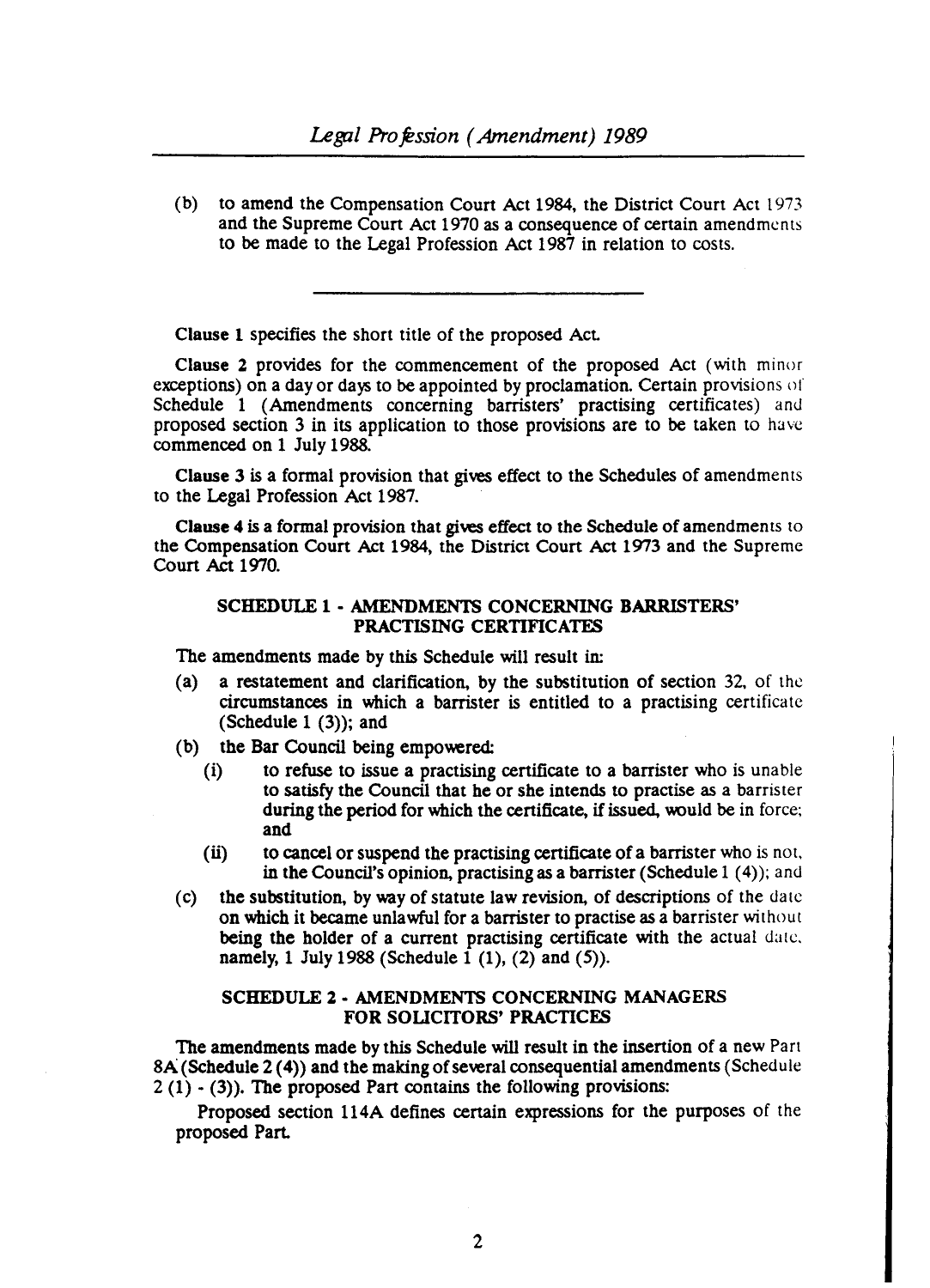.<br>Proposed section 114B enables the Law Society Council to appoint a manager for a solicitor's practice if the Council is of the opinion (generally speaking) that the solicitor (or, in the case of a firm of solicitors, each member of the firm) is incompetent or if the Council has cancelled, or refused to renew, the relevant practising certificate or practising certificates.

Proposed section 114C specifies the functions that may be exercised by the manager of a solicitor's practice, and provides that those functions may not be exercised in relation to the affairs of a client except with the consent of the client.

Proposed section 114D provides that a solicitor's practice may continue to be managed even though a receiver may have been appointed in relation to the practice. The manager is to be required to comply with all lawful directions given by the receiver.

Proposed section 114E provides that an act done by the manager of a solicitor's practice is to be taken to have been done by the solicitor, but that the solicitor is not to be subject to any personal liability on account of an act done by the manager.

Proposed section 114F allows the manager of a solicitor's practice to be reimbursed for damages and costs recovered against the manager, or those persons working for the manager, in respect of acts or omissions that have occurred in good faith and in the exercise of a function under the Act. Neither the manager nor the Law Society Council are to be liable to the solicitor for any such act or omission.

Proposed section 1140 provides for the expenses of the manager that are otherwise unpaid to be paid out of the Fidelity Fund and for the recovery from the relevant solicitor of any amount so paid.

Proposed section 114H requires the manager of a solicitor's practice to make periodic reports to the Law Society Council on the management of the practice.

Proposed section 1141 ensures that the requirements of the Act with respect to trust accounts apply to the manager of a solicitor's practice in the same way as they apply to other solicitors and requires separate trust accounts to be kept for each practice that is under management.

Proposed section 114J enables the regulations under the Principal Act to control the keeping of office accounts and the expenditure of money earned in connection with a practice that is under management

Proposed section 114K ensures that any money that is earned in connection with a solicitor's practice that is under management, and that is not needed to pay for the expenses of management, is to become the property of the solicitor when the practice ceases to be under management

### SCHEDULE 3 • AMENDMENTS CONCERNING BARRISTERS' AND SOLICITORS' REMUNERATION

The amendments made by this Schedule will result in:

(3) the increase, from 4 members to 8, of the size of the Legal Fees and Costs Board and the repeal of the requirement that one of its members be a judicial member of the Industrial Commission (Schedule 3 (2));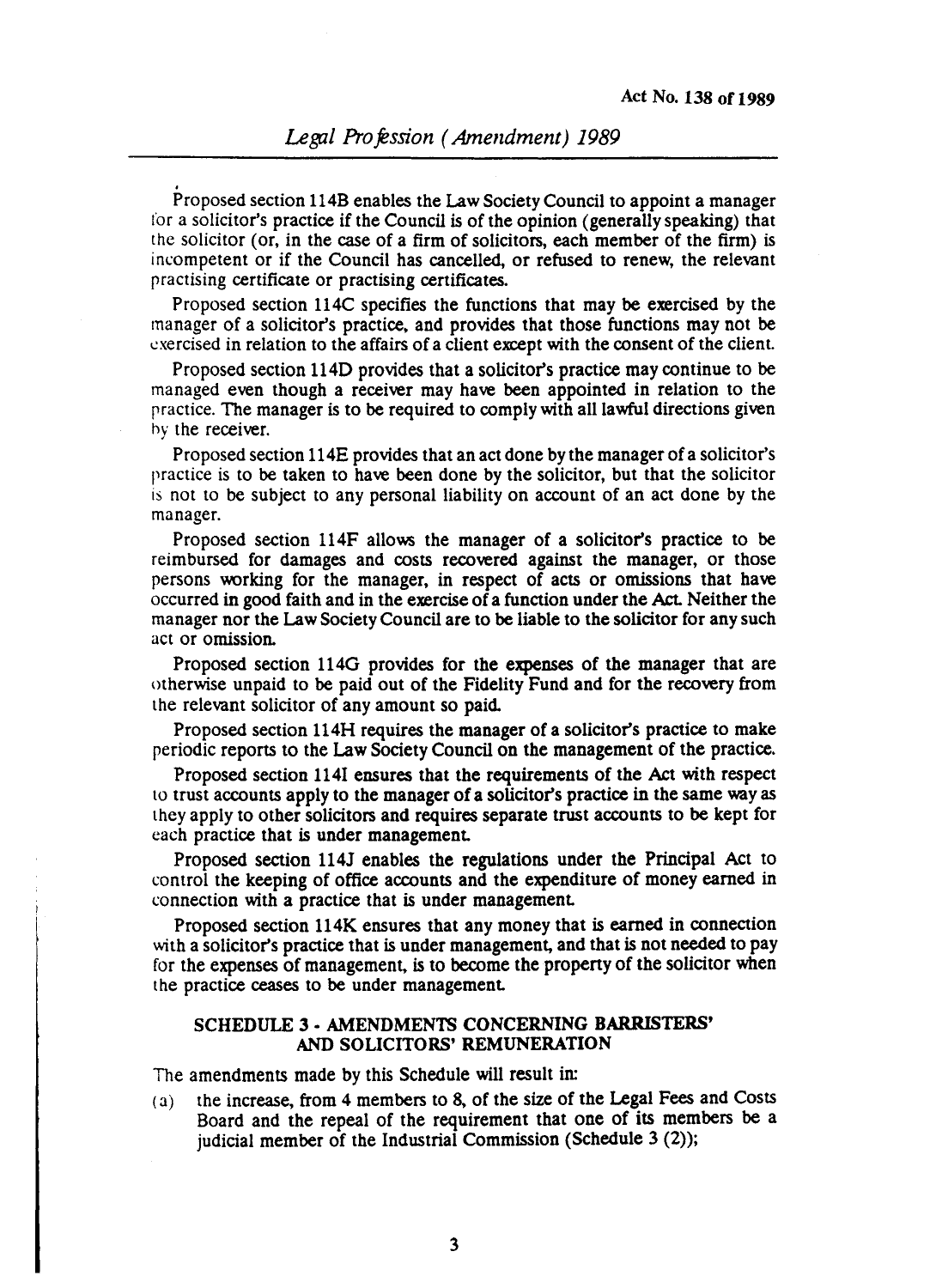- (b) the requirement that the Board be constituted:
	- (i) when considering barristers' remuneration by 2 barristers, solicitor and 4 lay persons;

/

- (ii) when considering solicitors' remuneration  $\cdot$  by 2 solicitors, 1 barrister and 4 lay persons; and
- (iii) when considering other matters  $-$  by 3 lawyers (of whom at least 1) is a barrister and at least 1 is a solicitor) and 4 lay persons (Schedule  $3(3)$ ;
- (c) the Board being given the function of making determinations of the maximum amount that can be recovered, on a party-party basis, in respect of barristers' fees in proceedings before the Supreme Court, the District Court and the Compensation Court (Schedule  $3(6)$ );
- (d) the inclusion of provisions indicating the kinds of factors to which regard should be had by the Board in making such determinations (Schedule  $3(8)$ )  $(b)$ ;
- (e) the abolition of the existing upper age limit for membership of the Board (Schedule 3  $(11)$  (a) and  $(d)$ );
- (f) the Board being required to meet at least 5 times a year (Schedule  $3(11)$ )  $(e)$ ; and
- (g) the increase, from 3 members to 4, of the quorum for meetings of the Board (Schedule 3 $(11)$  $(f)$ ).

# SCHEDULE 4 • AMENDMENTS CONCERNING DISCIPLINARY PROCEEDINGS

The amendments made by this Schedule will result in:

- (a) the renaming of the Professional Conduct Review Panel, the Professional Standards Board and the Disciplinary Tribunal as the Legal Profession Conduct Review Panel, the Legal Profession Standards Board and the Legal Profession Disciplinary Tribunal (Schedule 4 (1) and (2));
- (b) the extension of the jurisdiction of those bodies to include the conduct of a person who was a barrister or solicitor, but was not the holder of a practising certificate, when the conduct occurred (Schedule  $4(2)(b)$ );
- (c) the appointment, under the Public Sector Management Act 1988. of Registrars for those bodies (Schedule 4 (4) (b), (5) (b) and (6) (d));
- (d) the repeal of the requirement that the members of the Tribunal must include judges of the Supreme Court (Schedule  $4(6)(b)$ );
- (e) the ability of a Council to dismiss a complaint that has been proven to be well-founded in situations where the person to whom the complaint relates is generally diligent and has not been the subject of any other complaint (Schedule 4  $(7)$  (b) and (c));
- (f) the Panel being required to give reasons for its decisions (Schedule  $4 (8)$ );
- (g) the Registrars of the Board and the Tribunal being able to compel attendance of witnesses and the production of documents (Schedule 4 (9),  $(10)$ ,  $(14)$  and  $(15)$ ;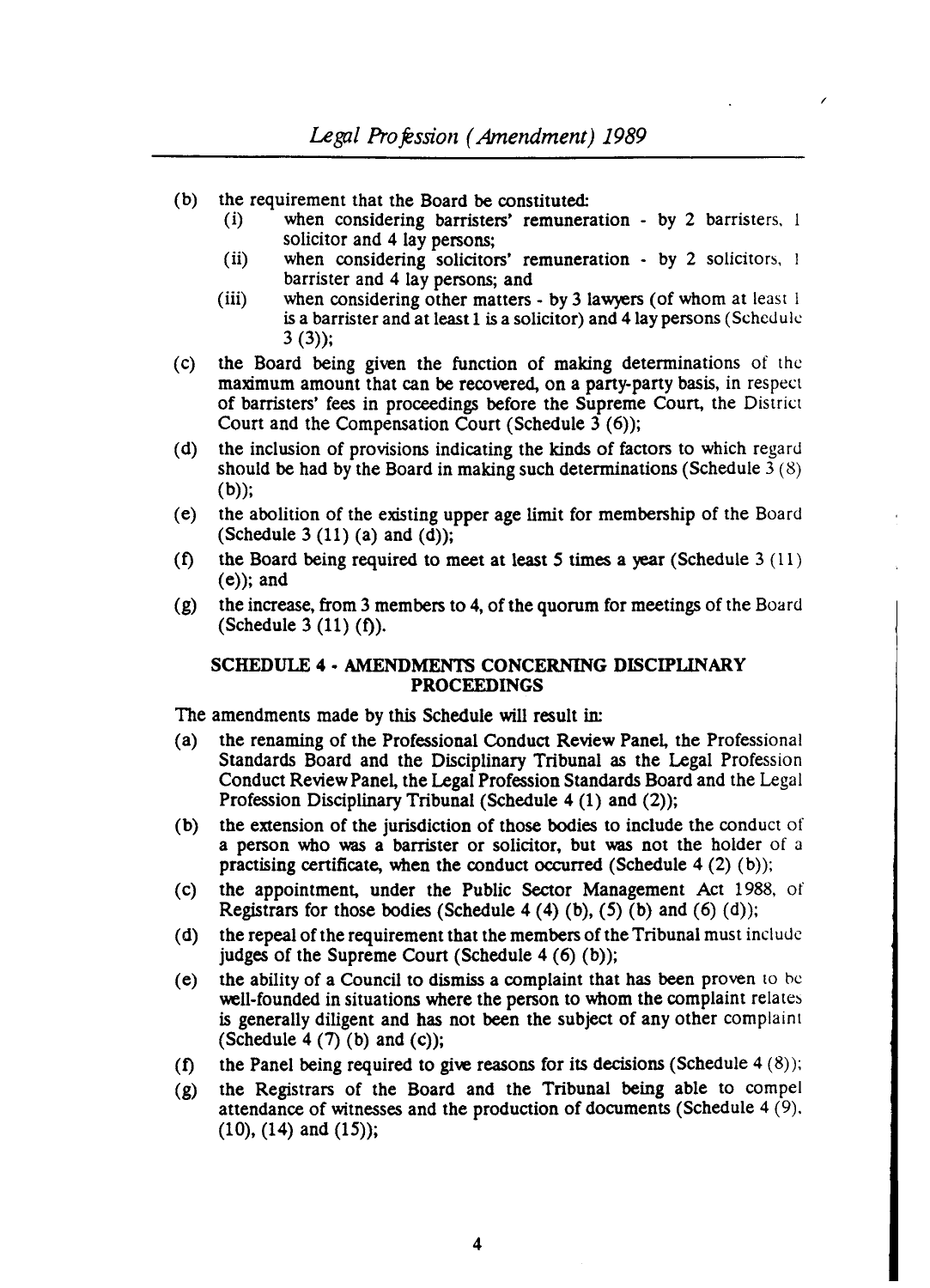- ( h) the Board and the Tribunal being able to award costs to a person against whom a complaint has been made if the complaint is dismissed (Schedule  $4(11)$  and  $(16)$ ;
- (i) the composition of the Tribunal being varied for the purposes of hearings conducted by it (Schedule  $4(12)$  and  $(13)$ );
- (j) the Registrars of the Panel, the Board and the Tribunal being given immunity from personal liability in respect of the exercise of their functions  $(Schedule 4 (17));$
- (k) the capacity to appoint alternate members for members of the Panel (Schedule 4  $(18)$  (c)); and
- (1) the abolition of the existing upper age limit for membership of the Panel, the Board or the Tribunal (Schedule  $4(18)(b)$  and  $(g)$ ,  $(19)(b)$  and  $(d)$  and  $(20)$  (b) and  $(f)$ ).

## SCHEDULE 5 • MISCELLANEOUS AMENDMENTS

The amendments made by this Schedule will result in:

- (a) the variation, by inclusion of the Chief Justice, of the composition of the Barristers Admission Board and the Solicitors Admission Board (Schedule 5 (2), (3) and (14));
- (b) a solicitor being able to exercise a right in the nature of a general lien over trust money or controlled money held by the solicitor (Schedule  $5(4)$ );
- (c) the repeal of the prOvisions requiring reference to the Prothonotary in the keeping of Law Society accounts (Schedule  $5(5)$ );
- (d) the variation in the procedure for the expenditure of money from the Statutory Interest Account (Schedule 5 (6));
- (e) the extension of the grounds on which the Supreme Court may appoint a receiver in respect of a solicitor's property (Schedule  $5(7)$ );
- $(f)$  the admissibility in proceedings under Part 10 (Professional misconduct) of certain information given to a receiver that is not currently admissible in such proceedings (Schedule  $5(8)$ );
- (g) the removal of any doubt as to the applicability to corporations of the offences of acting as a barrister or a solicitor or doing general legal work or probate work for a fee (Schedule  $5$  (9) and (10));
- (h) the extension of the existing exception to the offence of sharing receipts between a solicitor and an unqualified person (Schedule  $5(11)$ );
- (i) the removal of any doubt as to the capacity of a person who is liable to pay, but who has not yet paid, a bill of costs to apply for taxation of the bill  $(Schedule 5 (12))$ ;
- (i) the Supreme Court being able to impose conditions on an order made by it for the delivery up of documents by solicitors to clients (Schedule  $5(13)$ ); and
- (k) the abolition of the existing upper age limit for membership of the Legal Profession Advisory Panel (Schedule 5 (15)).